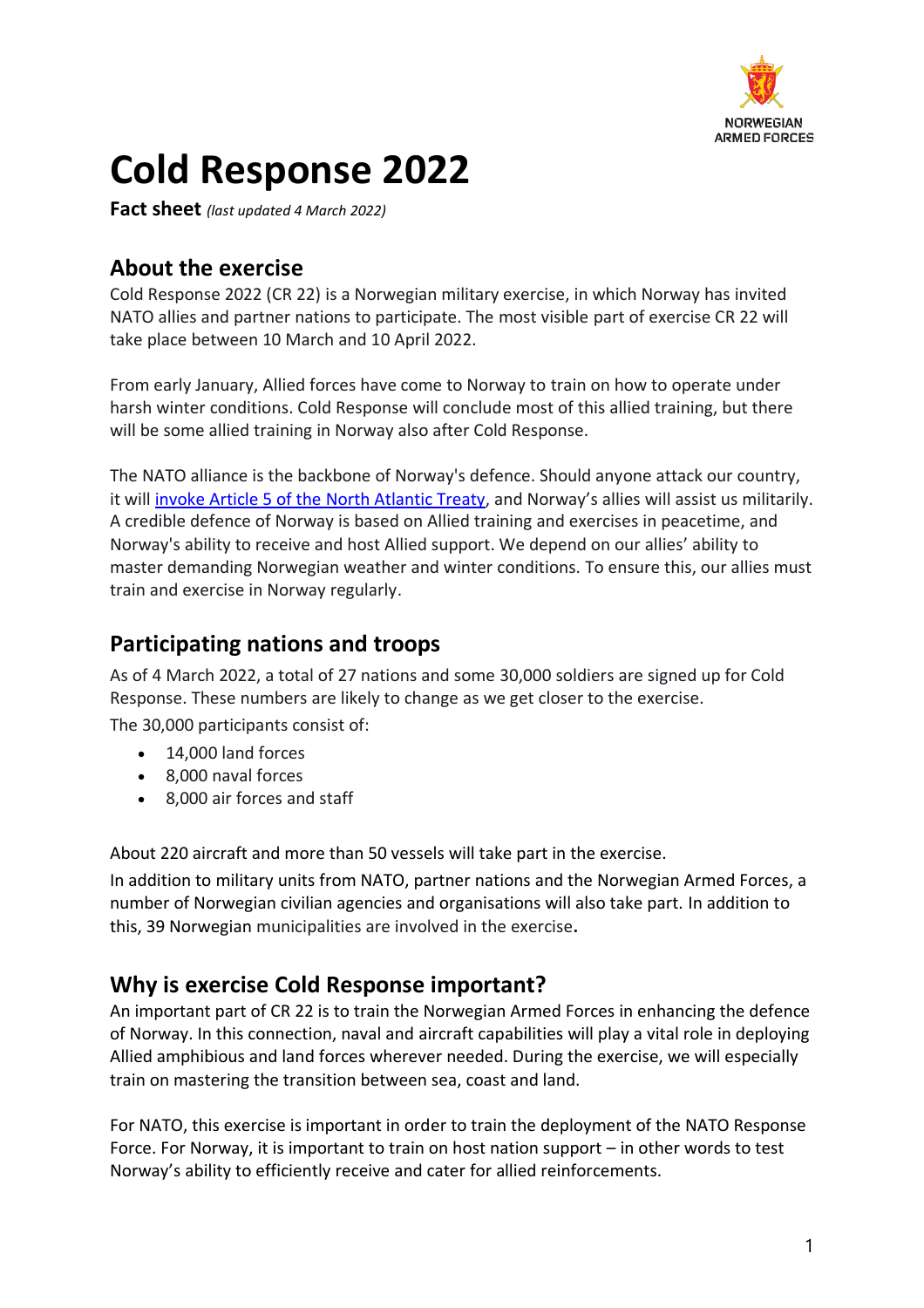

# **Can the exercise contribute to instability and conflicts in the north in the current situation?**

CR 22 is a defensive exercise where we practice defending our country. Cold Response is a Norwegian military exercise held in North Norway every other year, and we invite our allies and partners to participate.

Norway has always been transparent and open about exercise CR 22. For the past couple of years, we have provided thorough information about the exercise in many contexts, this also includes information to the Russian Ministry of Defence in Moscow and direct talks between the chief of the Norwegian Joint Headquarters and the commander of the Russian Northern Fleet.

The Norwegian Armed Forces want transparency around our military exercises. This is vital for preventing misunderstandings and unnecessary conflict. To ensure transparency, Norway complies with the Vienna document by informing about any major exercise in Norway.

The Vienna Document is an agreement between the states of the [Organization for Security](https://www.osce.org/)  [and Co-operation in Europe \(OSCE\).](https://www.osce.org/) The agreement was established to ensure military stability and to reduce the risk of war by requiring states to implement security and trustbuilding measures.

## **Observers**

Norway has invited observers from all 57 OSCE member states – including Russia – to observe Cold Response 22. The deadline for registering as an observer is 5 March.

## **Where does the exercise take place?**

The participating troops will train in large areas both at sea, in the air and on land. The exercise will take place in Southeast Norway, Central Norway and Northern Norway.

In the south, most of the activity will take place around Rena Base, Elverum, Flisa, Sessvollmoen close to Oslo Airport, and Jørstadmoen in Lillehammer.

In Central Norway, the activity will mainly take place in the vicinity of Fosen (Brekstad– Bjugn). There will also be some activity in the Stjørdal area (northeast of Trondheim), this will activity will mostly be transportation of military equipment.

In North Norway, the activity will mainly take place between the village of Nordkjosbotn and the town of Narvik. The activity will take place both along the E6 highway and the coast. In addition, there will be practice activity related to CR 22 in the town of Bodø and at Porsangmoen Base in Finnmark.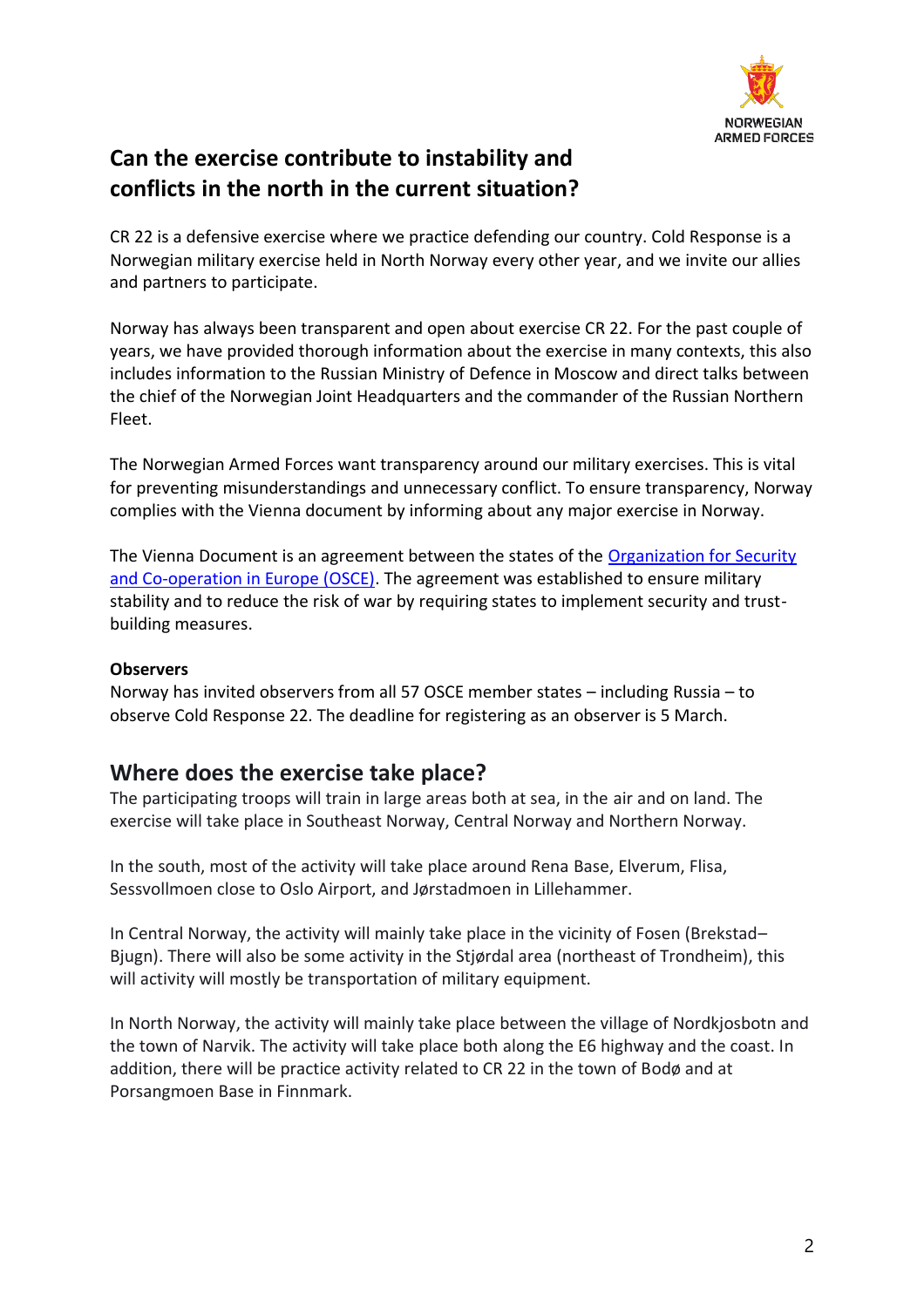



#### **The three phases of the exercise:**

**Phase 1:** Command of the sea (sea control) ensures that Allies are able to deploy to Norway. Sea control is ensured by the use of naval and air forces.

**Phase 2:** Air operations to ensure allied deployment. Norwegian troops secure important hubs for reception, and the Norwegian total defence prepares for the receiving allied troops and materiel.

**Phase 3:** Allied amphibious and land operations. These operations are carried out with the support of air and naval forces.

## **Exercise timeline**

#### **7 March:**

 $\Rightarrow$  Deployment of NATO Response Force (part of the NATO exercise Brilliant Jump 2022). The NRF will arrive at Borg Harbour in Fredrikstad and then be based at various camps in southern Norway.

#### **14–18 March:**

 $\Rightarrow$  Air, naval and special forces operations will take place in North Norway (northern Nordland and southern Troms).

#### **16–20 March:**

 $\Rightarrow$  Naval and air operations in the Ofotfjord–Andfjorden area.

#### **17 March:**

 $\Rightarrow$  NATO Distinguished Visitors Day at Rena Base

#### **19–22 March**

 $\Rightarrow$  Amphibious operations, supported by air and maritime capabilities. Northern Nordland County and southern Troms (Evenes–Sjøvegan area)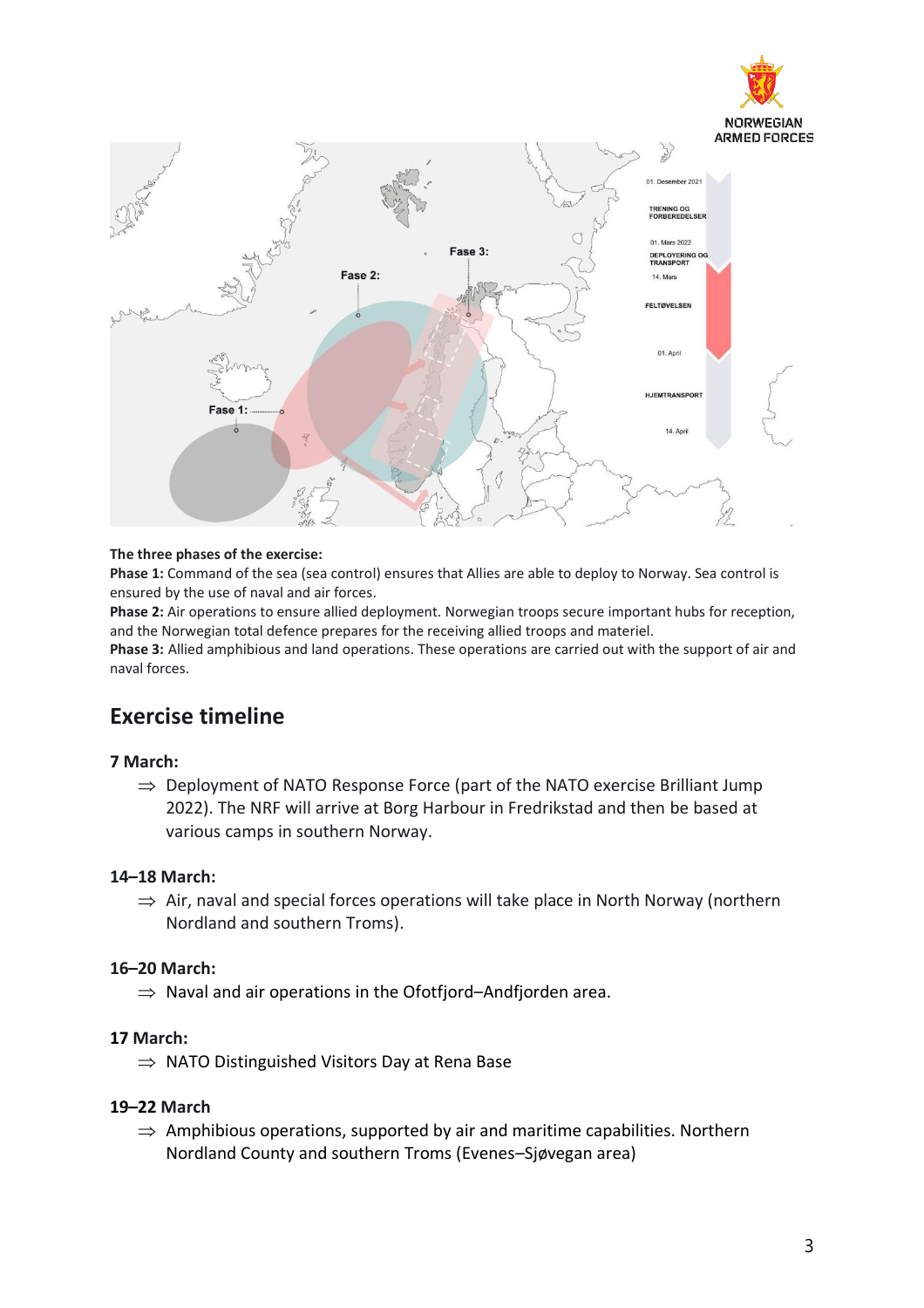

## **20–31 March:**

 $\Rightarrow$  We expect visits from political and military leadership in NATO and Norway. Especially in northern Norway.

## **23–31 March:**

**LIVEX** 

Amphibious and land operations, supported by maritime and air capabilities:

- $\Rightarrow$  North Norway: North in Nordland County, and Troms and Finnmark County. From Bjerkvik to Blåtinn (E6 Highway) and along the coastal axis
- $\Rightarrow$  South Norway: Innlandet County, from Flisa to Rena Base.

## **Participating capacities**

(may change towards the exercise)

#### **Air capacities:**

- P-3 Orion maritime patrol aircraft (Norway)
- F-15 (USA)
- Bell 412 Helicopters and C-130J Hercules transport aircraft (Norway)
- Clockwork (UK) with: AW159 Wildcat, EH101 Merlin, HH-60 Pave Hawk
- CH-53E Sea Stallion (USA)
- AH-1Z Viper (USA)
- UH-1Y Bell (USA)
- Saab JAS 39 Gripen fighter aircraft (Sweden)
- DA-20 Jet Falcon (Norway)
- Control and reporting personnel (Norway)
- F-18 (USA)
- AV-8B Harrier (USA)
- KC-130J Hercules (USA)
- C-130 Hercules (USA)
- MV-22B (USA)
- A400 Atlas (Germany)
- Bell 412 (Norway)
- Norwegian Air Operation Centre (NAOC)
- E-3A AWACS (NATO)
- E-3A AWACS (France)
- Maritime patrol aircraft (France)
- F-35 fighter aircraft (Norway)
- MRTT Airbus Tanker (NATO)
- P-8 Poseidon maritime patrol aircraft (UK)
- KC-135 Stratotanker (USA)

## **Maritime capacities**

A number of countries will contribute substantially on the maritime side: the United States, the United Kingdom, France, Germany, the Netherlands, Italy, Denmark, and Norway.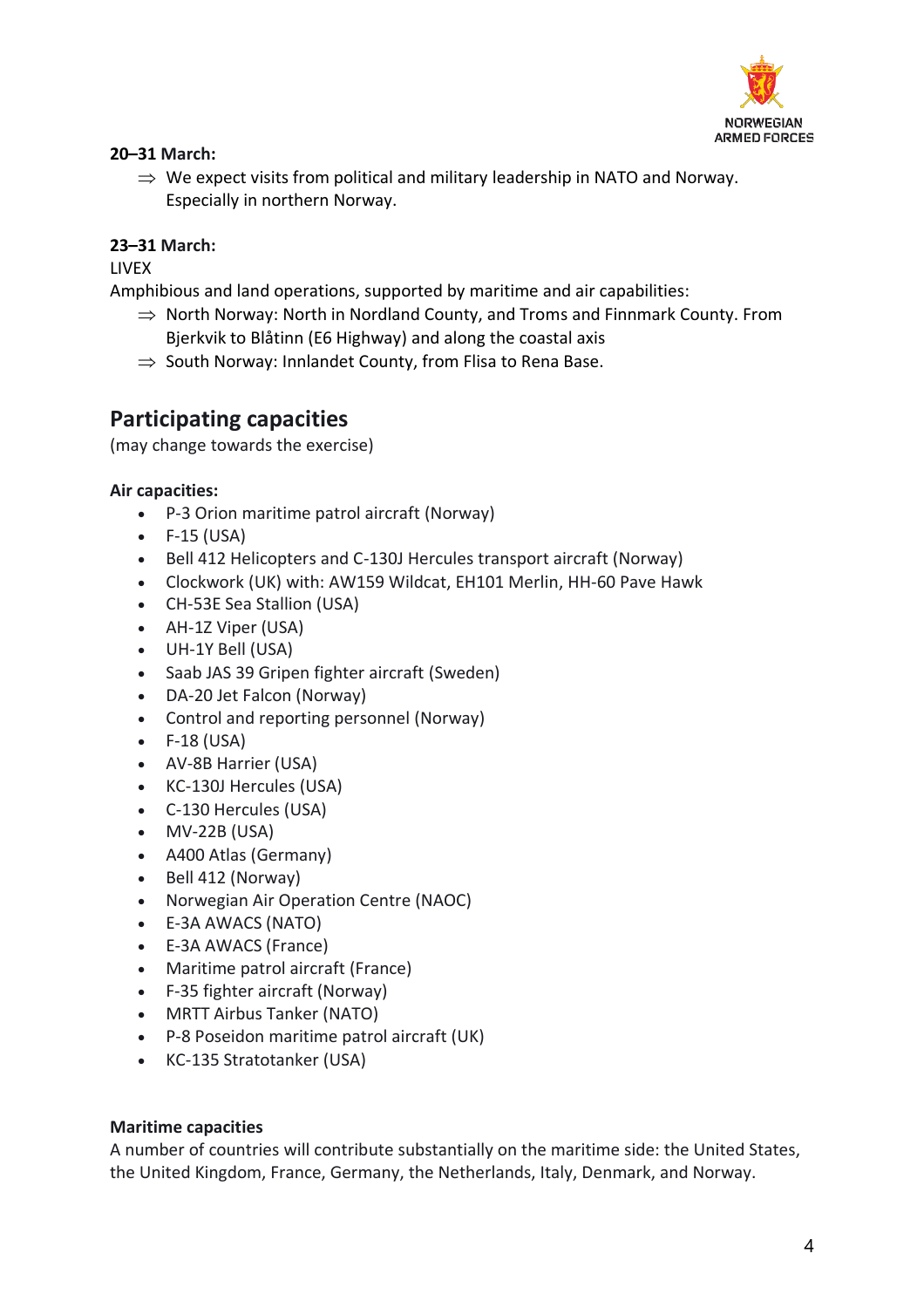

- Standing NATO Maritime Group 1 (SNMG1)
- Standing NATO Mine Countermeasures Group 1 (SNMCMG1)
- Two aircraft carriers
- Several major platforms for amphibious forces with helicopters
- Several submarines
- 50+ other vessels

#### **Land capacities**

Substantial contributions from several countries: the United States, the United Kingdom, France, Germany, Italy, Spain, Poland, Sweden, Finland, and Norway.

- Amphibious and land operations will take place from 19 to 31 March
- The exercise is carried out simultaneously in northern and southern Norway.
- The exercise involves NATO Response Force, including support from bilateral partners.
- Operations and training will take place in challenging weather and winter climate.

## **What is the Norwegian total defence?**

Norway's and NATO's ability to conduct military operations depends on civilian actors and their responsibility for critical societal functions. Without close civil-military cooperation, we will not be able to receive allied reinforcements. Cooperation between military and civilian forces is what we called the total defence.

The entire total defence must contribute to ensure that Norway fulfils its responsibilities for host nation support.

Some of the Norwegian Armed Forces' civilian partners:

The Norwegian Police, the Norwegian Coast Guard, Bane NOR (railways), Norwegian Customs, the Norwegian Directorate of Health, the Norwegian Directorate for Civil Protection, Avinor (airports), the Norwegian Food Safety Authority, the Norwegian Meteorological Institute, the Norwegian Water Resources and Energy Directorate, the Norwegian Communications Authority.

For more information about the exercise, see: [www.mil.no/cr22](http://www.mil.no/cr22)

## **Traffic safety and exercising in winter conditions**

Norway has held winter courses and courses on Norwegian conditions and regulations, for allied participants.

All participants will be informed about Norwegian conditions and traffic regulations before the exercise starts. Both Norwegian civilian police and Norwegian and allied military police will be present and ensure that traffic rules are complied with. Norway will also dispatch official personnel at all major Allied units.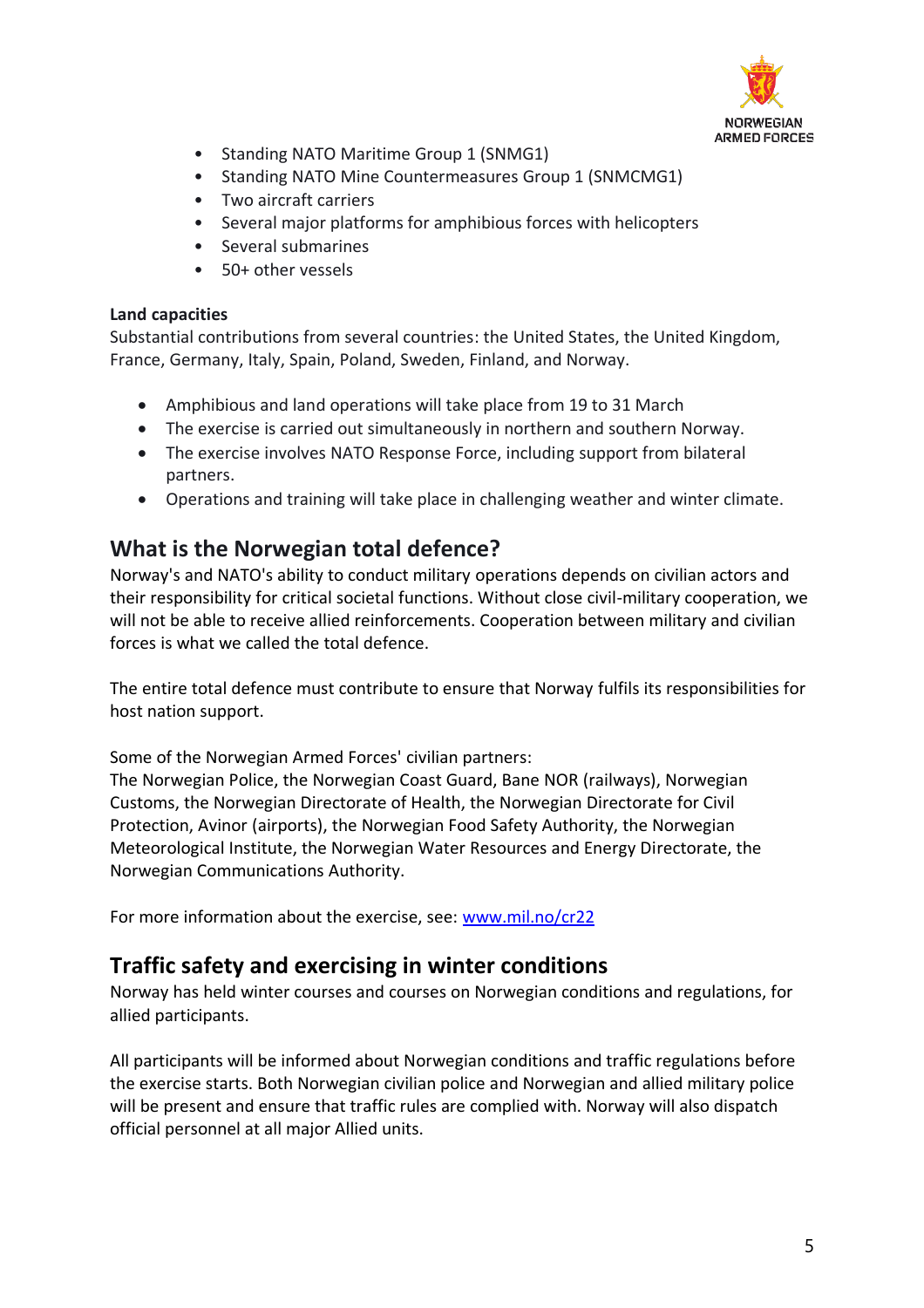

When it comes to driving on icy and snowy roads, driving skills will vary. The Norwegian Road Traffic Act applies in all cases, and drivers must adapt their speed and driving to the conditions. In worst cases, this may mean that units must stop until conditions improve, or until they apply adequate safety equipment such as tire chains.

The Norwegian Public Roads Administration is aware of the challenges, and personnel will be standby to plough roads or sprinkle road surfaces with salt or sand.

Cold Response is a major exercise, and at times it will affect the civilian local population in the exercise areas. This can noise or queues on the roads. From early March, military columns will be visible on the roads. The Norwegian Public Roads Administration will provide updated reports on road conditions and traffic during the exercise.

## **UAVs in the exercise area**

Following an application from the Norwegian Armed Forces, the Norwegian Civil Aviation Authority has established restriction areas in and around the exercise area for civilian unmanned aerial vehicles (UAVs or drones). This means that UAVs are prohibited in the restriction areas, unless they have been granted special permission to fly here. The restriction areas will not affect ordinary civil air traffic.

The restriction areas are established to avoid collisions and aviation accidents during the exercise. The restricted areas apply 24–7 in the period 14 March to 31 March 2022.

[Avinor's website](http://www.avinor.no/) has information about the restricted areas and how to apply for a special permit to fly in these areas. See this [PDF for more information.](https://avinor.no/globalassets/_microsite/ais-portal/aip-sup/en_sup_a_2022_003_en.pdf)

# **Protecting the environment**

We have put considerable effort into the planning of this exercise. This is done to ensure that we protect the environment in the best possible way, and to limit any damage.

The Norwegian Armed Forces have held site surveys, done risk assessments and obtained information on local conditions. We have worked with a number of civilian authorities to determine which areas and infrastructure to avoid – like drinking water sources, cultural monuments, fish farms, agricultural areas and nature reserves.

All this information is available in specially designed exercise maps. The training areas have been adjusted to minimise the risk of damages on environment and private property.

# **The exercise and COVID-19**

The Norwegian Armed Forces and NATO have implemented a number of measures and plans to ensure that allied training in Norway is carried out safely, and without spreading the coronavirus and COVID-19. We work closely with civilian health authorities and the local authorities in the exercise areas. Read more about our COVID-19 measures on [this webpage.](https://www.forsvaret.no/en/exercises-and-operations/exercises/allied-training)